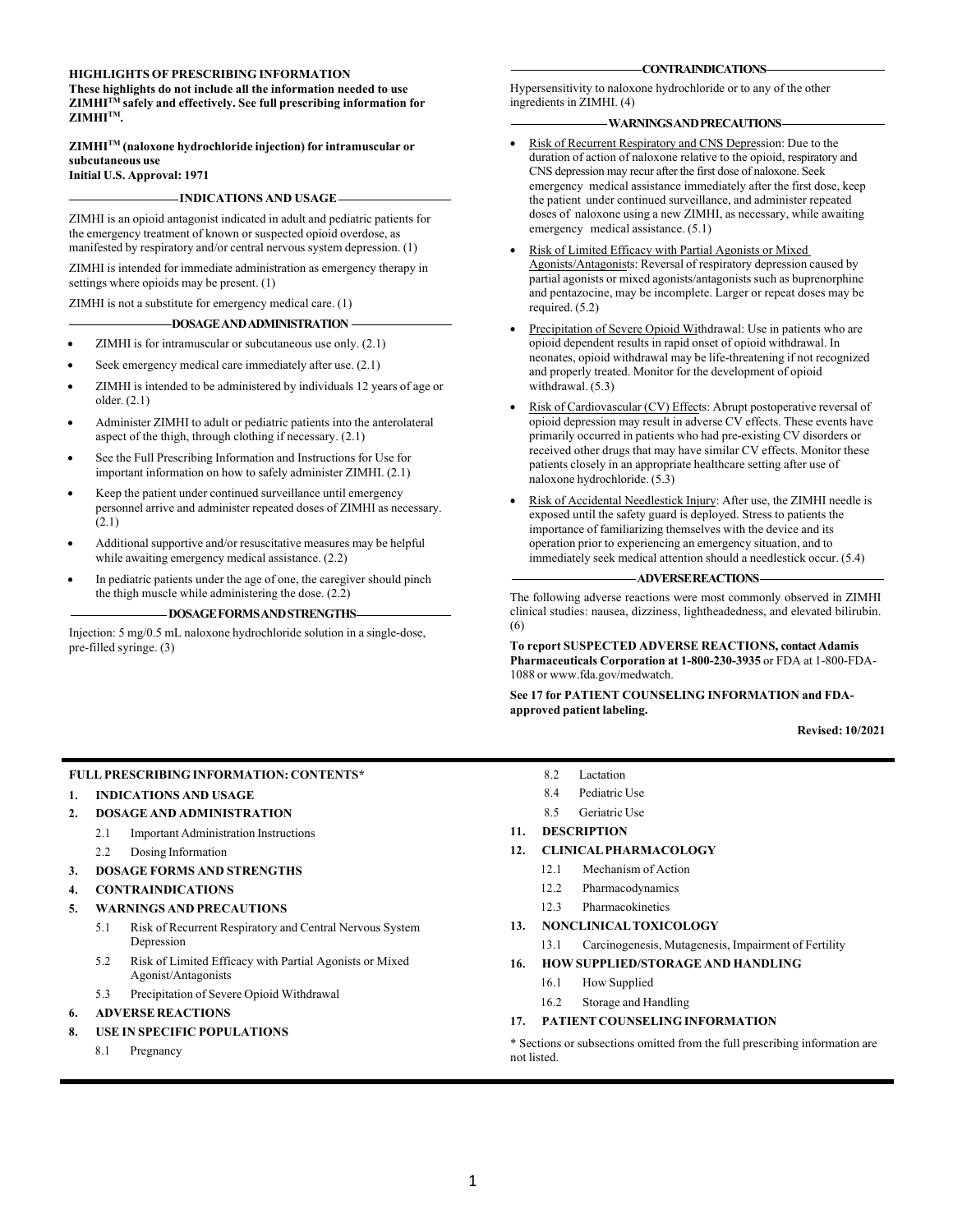# **FULL PRESCRIBING INFORMATION**

# **1. INDICATIONS AND USAGE**

 $ZIMHI<sup>TM</sup>$  is indicated in adults and pediatric patients for:

• the emergency treatment of known or suspected opioid overdose, as manifested by respiratory and/or central nervous system depression.

ZIMHI is intended for immediate administration as emergency therapy in settings where opioids may be present.

ZIMHI is not a substitute for emergency medical care.

# **2. DOSAGE AND ADMINISTRATION**

# **2.1 Important Administration Instructions**

ZIMHI is for intramuscular and subcutaneous use only.

Because treatment of known or suspected opioid overdose must be performed by someone other than the patient, instruct the prescription recipient to inform those around them about the presence of ZIMHI and the Instructions for Use.

ZIMHI is intended to be administered by individuals 12 years of age or older. Younger individuals or those with limited hand strength may find the device difficult to use.

ZIMHI is light sensitive. Store ZIMHI in the outer case provided to protect it from light.

Prior to a medical emergency (during storage), periodically visually inspect ZIMHI<sup>TM</sup> through the viewing window on the device. If the solution is discolored yellow or brown color, cloudy, or contains particles, replace ZIMHITM with a new one [*see How Supplied/Storage and Handling (16.2)*].

Do not attempt to reuse ZIMHI. Each ZIMHI contains a single dose of naloxone hydrochloride for single-dose injection.



Instruct the patient or caregiver to read the Instructions for Use at the time they receive a prescription for ZIMHITM. Emphasize the following instructions to the patient or caregiver:

- Seek emergency medical care immediately after use. Because the duration of action of most opioids exceeds that of naloxone hydrochloride and the suspected opioid overdose may occur outside of supervised medical settings, seek immediate emergency medical assistance, keep the patient under continued surveillance until emergency personnel arrive, and administer repeated doses of ZIMHI as necessary. Always seek emergency medical assistance in the event of a suspected potentially life-threatening opioid emergency after administration of the first dose of ZIMHI.
- Additional doses of ZIMHI may be required until emergency medical assistance becomes available [*see Dosage and Administration (2.2)*].
- Administer ZIMHI according to the Instructions for Use and the printed instructions on the device label:
	- Place the patient in the supine position.
	- Inject ZIMHI intramuscularly or subcutaneously into the anterolateral aspect of the thigh with the needle facing downwards. Inject through clothing if necessary [*see Instructions for Use*].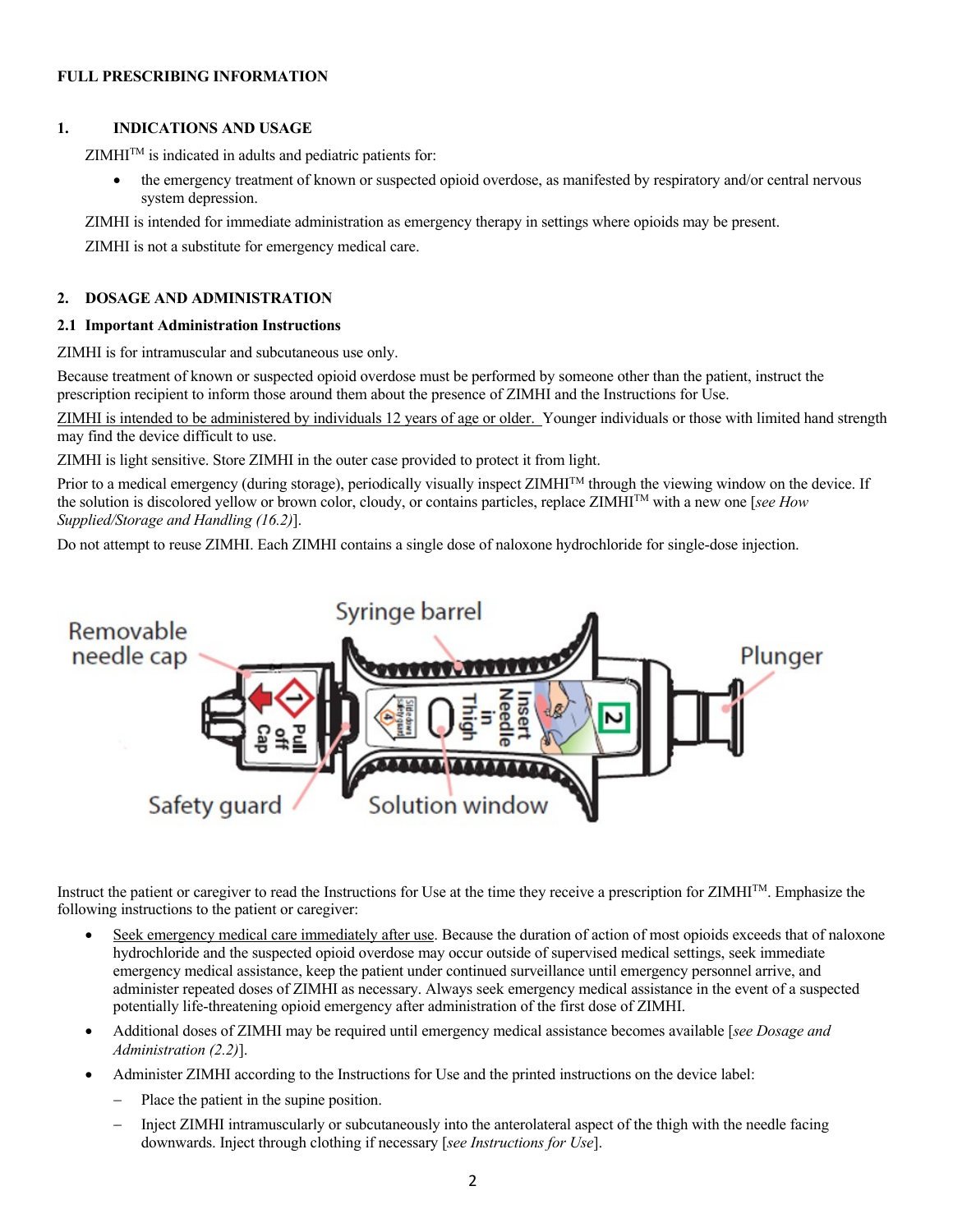Embed the needle completely before transferring the thumb to the syringe plunger.



Immediately after injection, using one hand with fingers behind the needle, slide the safety guard over the needle. Do not use two hands to activate the safety guard.



- Never put thumb, fingers, or hand over the exposed needle. Failure to follow these instructions may result in a needlestick injury. If an accidental needlestick occurs, get medical help immediately [*see Warnings and Precautions (5.4)*].
- Do NOT attempt to re-cap the needle with the needle cap once it has been removed [*see Warnings and Precautions (5.4)]*.
- Place the patient in the lateral recumbent position (recovery position).
- ZIMHI must be used and/or properly disposed of as described below once the protective cap covering the needle is removed.
- Put the used syringe into the blue case, close the case, and give your used ZIMHI syringe to the healthcare provider for inspection and proper disposal.
- Tell the healthcare provider that you have received or administered an injection of naloxone HCl. Show the healthcare provider where the injection was administered.

# **2.2 Dosing Information**

# Initial Dosing

Administer the initial dose of  $ZIMHI<sup>TM</sup>$  to adult or pediatric patients intramuscularly or subcutaneously into the anterolateral aspect of the thigh, through clothing if necessary, and seek emergency medical assistance. Administer ZIMHI<sup>TM</sup> as quickly as possible because prolonged respiratory depression may result in damage to the central nervous system or death.

# **Repeat Dosing**

The requirement for repeat doses of ZIMHI depends upon the amount, type, and route of administration of the opioid being antagonized.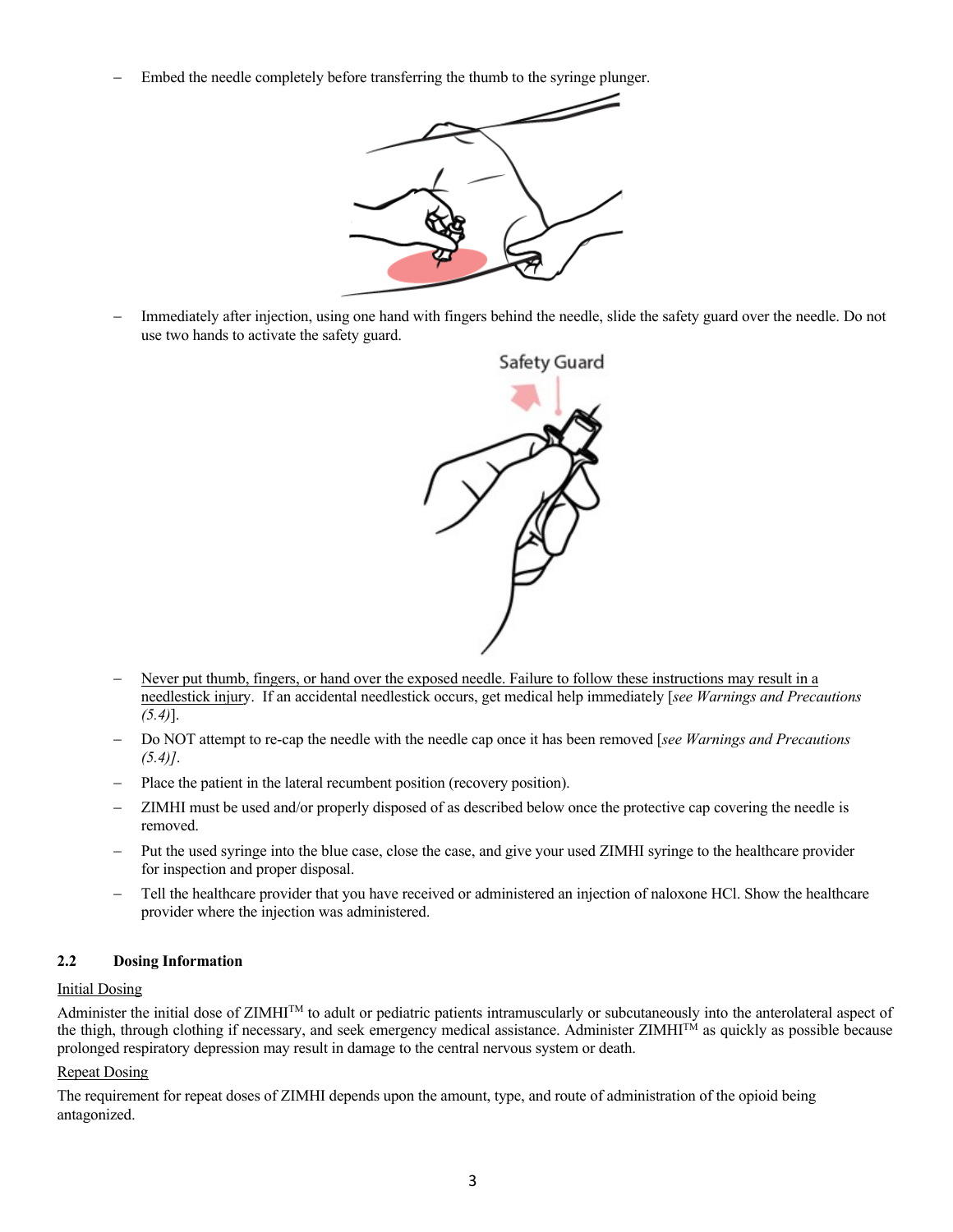If the desired response is not obtained after 2 or 3 minutes, an additional dose of ZIMHI may be administered. If there is still no response and additional doses are available, additional doses of ZIMHI may be administered every 2 to 3 minutes until emergency medical assistance arrives.

Additional supportive and/or resuscitative measures may be helpful while awaiting emergency medical assistance.

If the patient responds to ZIMHI and relapses back into respiratory depression before emergency assistance arrives, administer an additional dose of ZIMHI and continue surveillance of the patient after administering an additional dose.

Reversal of respiratory depression by partial agonists or mixed agonist/antagonists, such as buprenorphine and pentazocine, may be incomplete and may require higher doses of naloxone hydrochloride or repeated administration of ZIMHI.

### Dosing in Adults and Pediatric Patients

Instruct patients or their caregivers to administer ZIMHI according to the Instructions for Use, intramuscularly or subcutaneously.

# *Dosing in Pediatric Patients under Age One Year*

In pediatric patients under the age of one year, the caregiver should pinch the thigh muscle while administering ZIMHI. Carefully observe the administration site for signs of infection following resolution of the opioid emergency.

# **3. DOSAGE FORMS AND STRENGTHS**

Injection: 5 mg/0.5 mL naloxone hydrochloride is a clear, colorless to slightly yellow, sterile solution in a single-dose, pre-filled syringe. Each ZIMHI 5 mg delivers 5 mg naloxone hydrochloride (equivalent to 4.5 mg naloxone) injection, USP (0.5 mL).

# **4. CONTRAINDICATIONS**

ZIMHI is contraindicated in patients known to be hypersensitive to naloxone hydrochloride or to any of the other ingredients.

# **5. WARNINGS AND PRECAUTIONS**

### **5.1 Risk of Recurrent Respiratory and Central Nervous System Depression**

The duration of action of most opioids may exceed that of ZIMHI resulting in a return of respiratory and/or central nervous system depression after an initial improvement in symptoms. Therefore, it is necessary to seek emergency medical assistance immediately after delivering the first dose of ZIMHI. Keep the patient under continued surveillance and administer additional doses of ZIMHI if the patient is not adequately responding or responds and then relapses back into respiratory depression, as necessary [*see Dosage and Administration (2.2)*]. Additional supportive and/or resuscitative measures may be helpful while awaiting emergency medical assistance.

# **5.2 Risk of Limited Efficacy with Partial Agonists or Mixed Agonist/Antagonists**

Reversal of respiratory depression by partial agonists or mixed agonist/antagonists such as buprenorphine and pentazocine, may be incomplete. Larger or repeat doses of naloxone hydrochloride may be required to antagonize buprenorphine because the latter has a long duration of action due to its slow rate of binding and subsequent slow dissociation from the opioid receptor [*see Dosage and Administration (2)*]. Buprenorphine antagonism is characterized by a gradual onset of the reversal effects and a decreased duration of action of the normally prolonged respiratory depression.

### **5.3 Precipitation of Severe Opioid Withdrawal**

The use of ZIMHI in patients who are opioid dependent results in opioid withdrawal characterized by rapid onset of severe body aches, vomiting, diarrhea, tachycardia, fever, runny nose, sneezing, piloerection, sweating, yawning, nausea, nervousness, restlessness or irritability, shivering or trembling, abdominal cramps, weakness, and increased blood pressure. In neonates, opioid withdrawal may be life-threatening if not recognized and properly treated and may include the following signs and symptoms: convulsions, excessive crying, and hyperactive reflexes. Monitor patients for the development of the signs and symptoms of opioid withdrawal.

Abrupt postoperative reversal of opioid depression after using naloxone hydrochloride may result in nausea, vomiting, sweating, tremulousness, tachycardia, hypotension, hypertension, seizures, ventricular tachycardia and fibrillation, pulmonary edema, and cardiac arrest. Death, coma, and encephalopathy have been reported as sequelae of these events. These events have primarily occurred in patients who had pre-existing cardiovascular disorders or received other drugs that may have similar adverse cardiovascular effects. Although a direct cause and effect relationship has not been established, after use of naloxone hydrochloride, monitor patients with pre-existing cardiac disease or patients who have received medications with potential adverse cardiovascular effects for hypotension, ventricular tachycardia or fibrillation, and pulmonary edema in an appropriate healthcare setting. It has been suggested that the pathogenesis of pulmonary edema associated with the use of naloxone hydrochloride is similar to neurogenic pulmonary edema, i.e., a centrally mediated massive catecholamine response leading to a dramatic shift of blood volume into the pulmonary vascular bed resulting in increased hydrostatic pressures.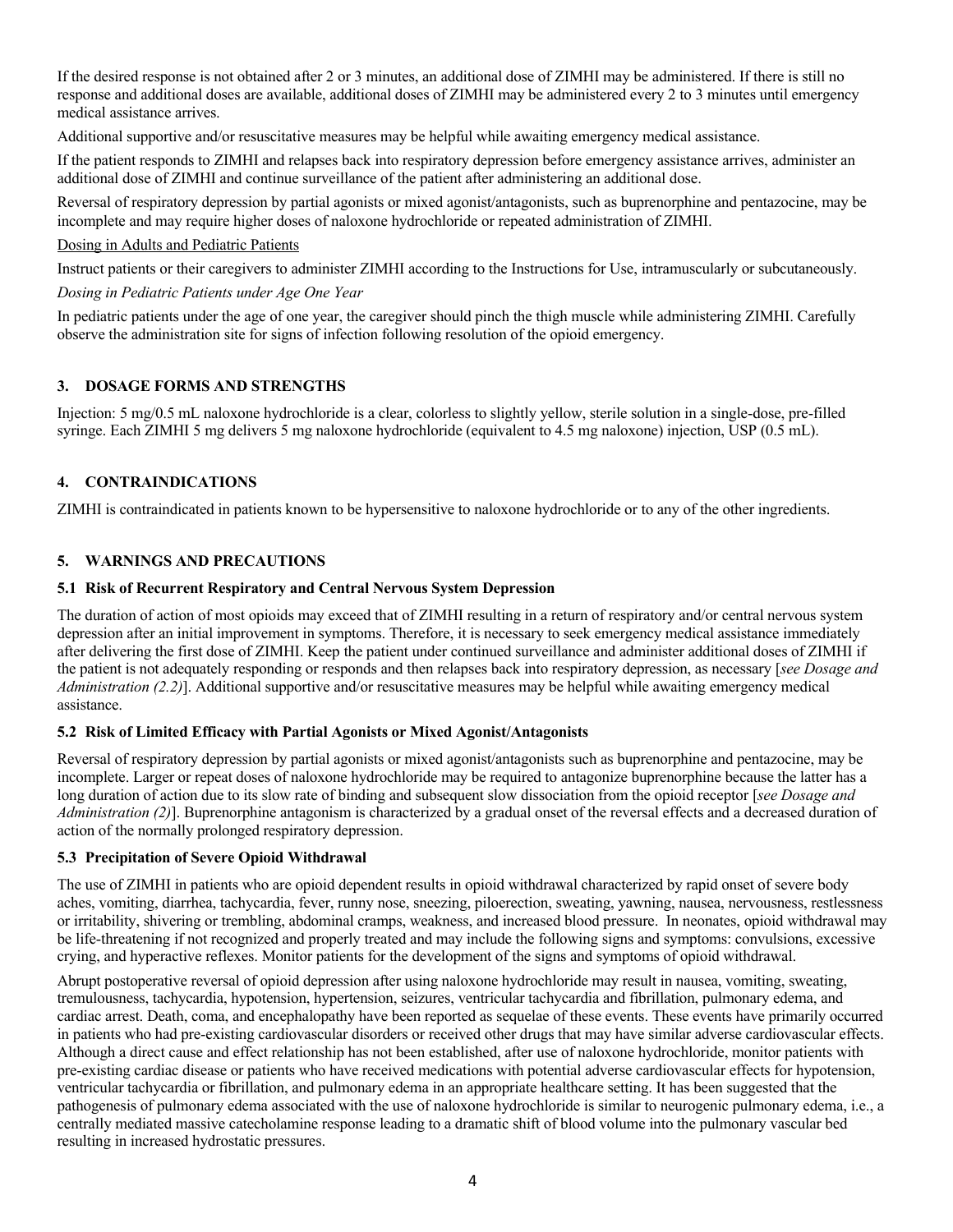There may be clinical settings, particularly the postpartum period in neonates with known or suspected exposure to maternal opioid use, where it is preferable to avoid the abrupt precipitation of opioid withdrawal symptoms. In these settings, consider use of an alternative naloxone product which can be titrated to effect and, where applicable, dosed according to weight [*see Use in Specific Populations (8.4)*].

# **5.4 Risk of Accidental Needlestick Injury**

After use, the ZIMHI needle is exposed until the safety guard is deployed. A needlestick injury could occur during use in emergency situations. In the event that an accidental needlestick occurs, medical attention should be sought. Potential exposure to blood borne pathogens including HIV, HBV, and HCV requires immediate evaluation by a medical professional. Stress to patients the importance of familiarizing themselves with the device and its operation prior to experiencing an emergency situation, so they are familiar with the safety guard and its deployment.

# **6. ADVERSE REACTIONS**

The following serious adverse reactions are discussed elsewhere in the labeling:

• Precipitation of Severe Opioid Withdrawal [*see Warnings and Precautions (5.3*)]

Because clinical studies are conducted under widely varying conditions, adverse reaction rates observed in the clinical studies of a drug cannot be directly compared to the rates in the clinical studies of another drug and may not reflect the rates observed in practice.

The following adverse reactions were observed in ZIMHI<sup>TM</sup> clinical studies in healthy volunteers without opioid dependence: nausea, dizziness, lightheadedness, and elevated bilirubin.

The following adverse reactions have been identified during post-approval use of naloxone hydrochloride in the post-operative setting. Because these reactions are reported voluntarily from a population of uncertain size, it is not always possible to reliably estimate their frequency or establish a causal relationship to drug exposure: Hypotension, hypertension, ventricular tachycardia and fibrillation, dyspnea, pulmonary edema, and cardiac arrest. Death, coma, and encephalopathy have been reported as sequelae of these events. Excessive doses of naloxone hydrochloride in post-operative patients have resulted in significant reversal of analgesia and have caused agitation [*see Warnings and Precautions (5.3)*].

Other events that have been reported in post-marketing use of naloxone hydrochloride include agitation, disorientation, confusion, and anger.

Abrupt reversal of opioid effects in persons who were opioid dependent resulted in opioid withdrawal characterized by rapid onset of severe body aches, vomiting, diarrhea, tachycardia, fever, runny nose, sneezing, piloerection, sweating, yawning, nausea, nervousness, restlessness or irritability, shivering or trembling, abdominal cramps, weakness and increased blood pressure. In some patients, aggressive behavior has occurred in the context of abrupt reversal of an opioid overdose. In the neonate, opioid withdrawal signs and symptoms also included: convulsions, excessive crying, hyperactive reflexes [*see Warnings and Precautions (5.3)*].

# **8 USE IN SPECIFIC POPULATIONS**

# **8.l Pregnancy**

# Risk Summary

Life-sustaining therapy for opioid overdose should not be withheld (*see Clinical Considerations).* Available data from retrospective cohort studies on naloxone use in pregnant women have not identified a drug-associated risk of major birth defects or miscarriage. In animal reproduction studies, no embryotoxic or teratogenic effects were observed in mice and rats treated with naloxone hydrochloride during the period of organogenesis at doses equivalent to 4-times and 8-times, respectively, a human dose of 10 mg/day.

The estimated background risk of major birth defects and miscarriage for the indicated population is unknown. All pregnancies have a background risk of birth defect, loss, or other adverse outcomes. In the U.S. general population, the estimated background risk of major birth defects and miscarriage in clinically recognized pregnancies is 2% to 4% and 15% to 20%, respectively.

# Clinical Considerations

# *Disease-associated maternal and/or embryo/fetal risk*

An opioid overdose is a medical emergency and can be fatal for the pregnant woman and fetus if left untreated. Treatment with ZIMHI for opioid overdose should not be withheld because of potential concerns regarding the effects of ZIMHI on the fetus.

# Data

# *Animal Data*

Naloxone hydrochloride was administered during organogenesis to mice and rats at doses 4-times and 8-times, respectively, the dose of 10 mg/day given to a 50 kg human (when based on body surface area or mg/m<sup>2</sup>). These studies demonstrated no embryotoxic or teratogenic effects due to naloxone hydrochloride.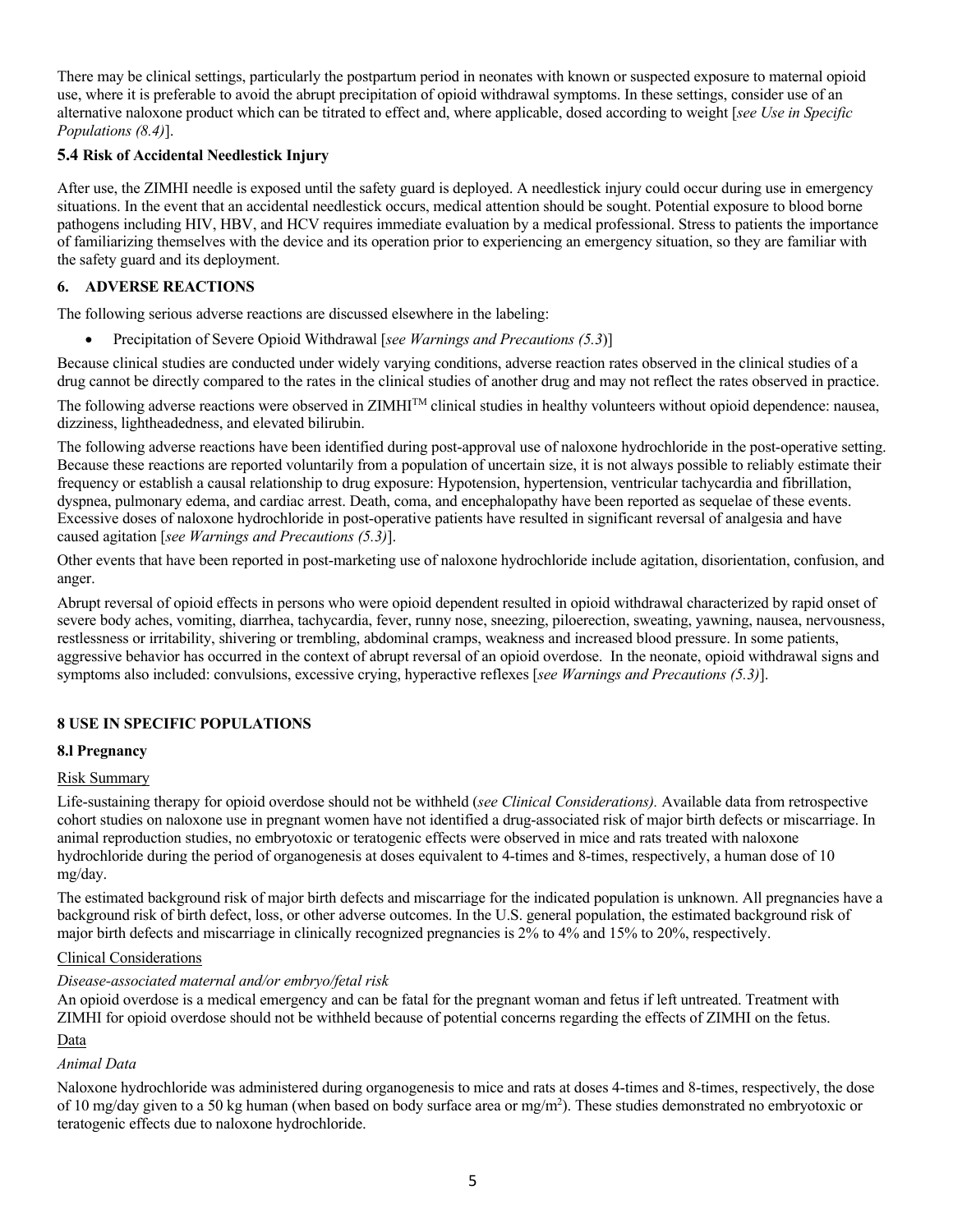# **8.2 Lactation**

### Risk Summary

Naloxone is minimally orally available and is unlikely to affect the breastfed infant. There is no information regarding the presence of naloxone in human milk, the effects of naloxone on the breastfed infant, or on milk production. Studies in nursing mothers have shown that naloxone does not affect prolactin or oxytocin hormone levels.

### **8.4 Pediatric Use**

The safety and effectiveness of  $ZIMHI^{TM}$  (for intramuscular and subcutaneous use) have been established in pediatric patients of all ages for the emergency treatment of known or suspected opioid overdose as manifested by respiratory and/or central nervous system depression. Use of naloxone hydrochloride in all pediatric patients is supported by adult bioequivalence studies coupled with evidence from the safe and effective use of another naloxone hydrochloride injectable product. No pediatric studies were conducted for ZIMHI.

Absorption of naloxone hydrochloride following subcutaneous or intramuscular administration in pediatric patients may be erratic or delayed. Even when the opiate-intoxicated pediatric patient responds appropriately to naloxone hydrochloride injection, he/she must be carefully monitored for at least 24 hours as a relapse may occur as naloxone is metabolized.

In opioid-dependent pediatric patients, (including neonates), administration of naloxone hydrochloride may result in an abrupt and complete reversal of opioid effects, precipitating an acute opioid withdrawal syndrome. There may be clinical settings, particularly the postpartum period in neonates with known or suspected exposure to maternal opioid use, where it is preferable to avoid the abrupt precipitation of opioid withdrawal symptoms. Unlike acute opioid withdrawal in adults, acute opioid withdrawal in neonates manifesting as seizures may be life-threatening if not recognized and properly treated. Other signs and symptoms in neonates may include excessive crying and hyperactive reflexes. In these settings where it may be preferable to avoid the abrupt precipitation of acute opioid withdrawal symptoms, consider use of an alternative, naloxone hydrochloride product that can be dosed according to weight and titrated to effect. [*see Warnings and Precautions (5.3)*].

In pediatric patients under the age of one year, the caregiver should pinch the thigh muscle while administering ZIMHI. Carefully observe the administration site for evidence of residual needle parts, signs of infection, or both. [*see Dosing Information (2.2)*].

### **8.5 Geriatric Use**

Geriatric patients have a greater frequency of decreased hepatic, renal, or cardiac function and of concomitant disease or other drug therapy. Therefore, the systemic exposure of naloxone can be higher in these patients.

Clinical studies of naloxone hydrochloride did not include sufficient numbers of subjects aged 65 and over to determine whether they respond differently from younger subjects. Other reported clinical experience has not identified differences in responses between the elderly and younger patients.

# **11. DESCRIPTION**

ZIMHI (naloxone hydrochloride injection, USP) is an opioid antagonist supplied in a single-dose pre-filled syringe. ZIMHI is not made with natural rubber latex. Chemically, naloxone hydrochloride is the hydrochloride salt of 17-Allyl-4,5α-epoxy-3,14dihydroxymorphinan-6-one hydrochloride with the following structure:



C19H21NO4• HCl

### 363.8 g/mol

Naloxone hydrochloride occurs as a white to slightly off-white powder, and is soluble in water, in dilute acids, and in strong alkali; slightly soluble in alcohol; practically insoluble in ether and in chloroform.

Each 0.5 mL contains 5 mg naloxone hydrochloride (equivalent to 4.5 mg naloxone), 4.17 mg sodium chloride, hydrochloric acid to adjust pH, and water for injection.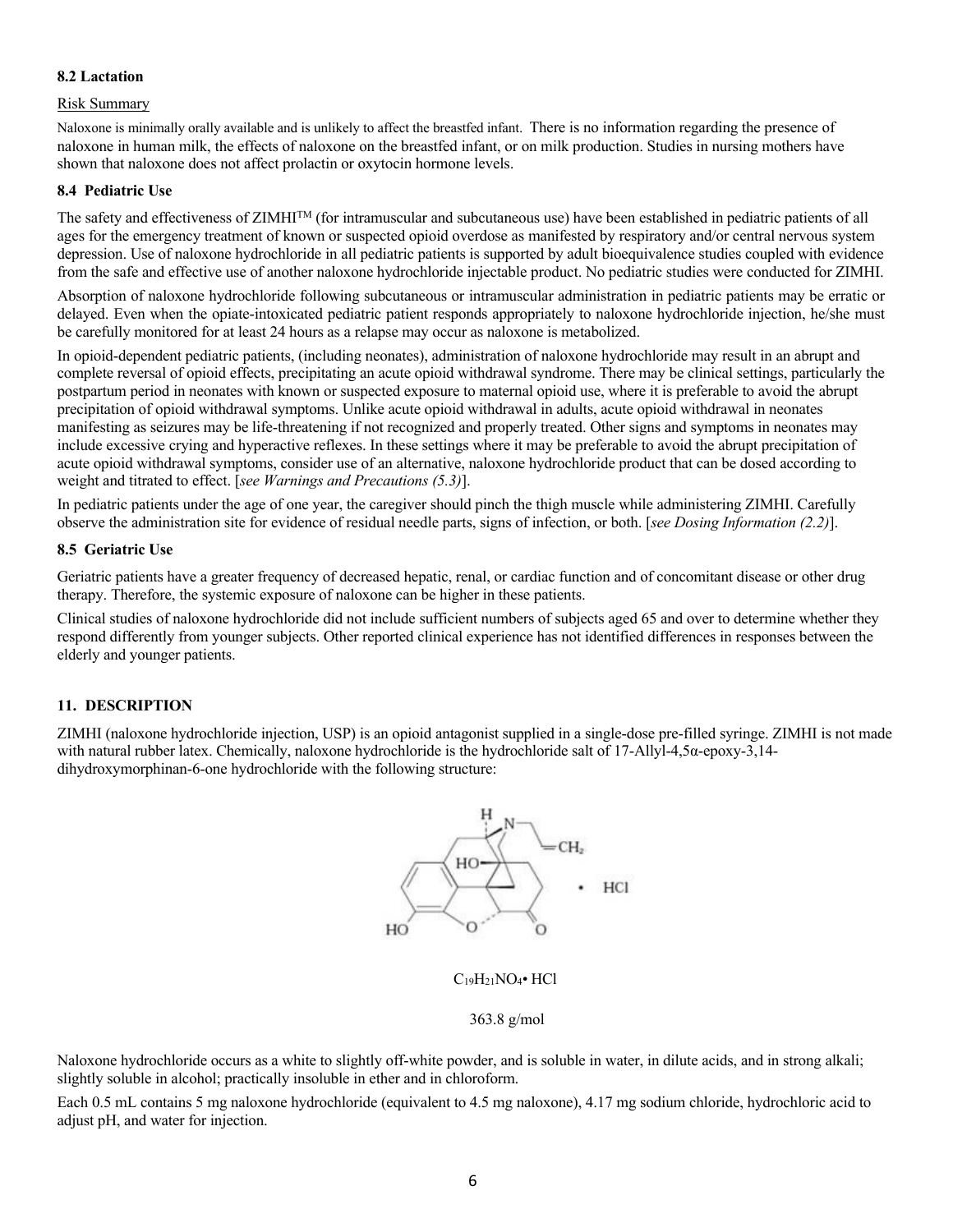# **12. CLINICAL PHARMACOLOGY**

# **12.1 Mechanism of Action**

Naloxone hydrochloride is an opioid antagonist that antagonizes opioid effects by competing for the same receptor sites.

Naloxone hydrochloride reverses the effects of opioids, including respiratory depression, sedation, and hypotension. Also, it can reverse the psychotomimetic and dysphoric effects of agonist-antagonists such as pentazocine.

# **12.2 Pharmacodynamics**

When naloxone hydrochloride is administered intravenously, the onset of action is generally apparent within two minutes. The time to onset of action is shorter for intravenous compared to subcutaneous or intramuscular routes of administration.

The duration of action is dependent upon the dose and route of administration of naloxone hydrochloride.

# **12.3 Pharmacokinetics**

In a pharmacokinetic study of 14 healthy adults, a single intramuscular injection of 5 mg ZIMHI in a single-dose pre-filled syringe in a delivery device provides significantly higher  $C_{\text{max}}$  and AUC compared to a single intramuscular injection of 2 mg naloxone hydrochloride (1mg /1mL). Naloxone plasma concentration versus time profiles are shown in Figure 1.

The pharmacokinetic parameters of naloxone in plasma are shown in Table 1.

# **Table 1: Mean Pharmacokinetic Parameters (CV%) for Naloxone Following a Single Intramuscular Injection of 5 mg ZIMHITM (naloxone HCl) and a Single Intramuscular Injection of 2 mg Naloxone HCl in Healthy Subjects**

| Parameter                      | Intramuscular Injection of 5 mg ZIMHI | Intramuscular Injection of 2 mg Naloxone HCl |
|--------------------------------|---------------------------------------|----------------------------------------------|
|                                | $(N = 14)$                            | $(N = 14)$                                   |
| $T_{\text{max}}(h)$ *          | 0.25(0.17, 0.52)                      | 0.25(0.05, 3.00)                             |
| $C_{\text{max}}$ (ng/mL)       | 17.2(44)                              | 3.58(58.1)                                   |
| $AUC_{0-t}$ (ng.h/mL)          | 26.2(21.5)                            | 9.43(23.8)                                   |
| $AUC_{0\text{-inf}}$ (ng.h/mL) | 26.6(21.2)                            | 9.97(22.6)                                   |
| $AUC_{0.04h}$ (ng.h/mL)        | 0.02(208)                             | 0.01(164)                                    |
| $AUC_{0.08h}$ (ng.h/mL)        | 0.15(117)                             | 0.04(128)                                    |
| $T_{1/2}$ (h)                  | 1.50(15.2)                            | 1.86(28.9)                                   |

\*tmax reported as median (minimum, maximum)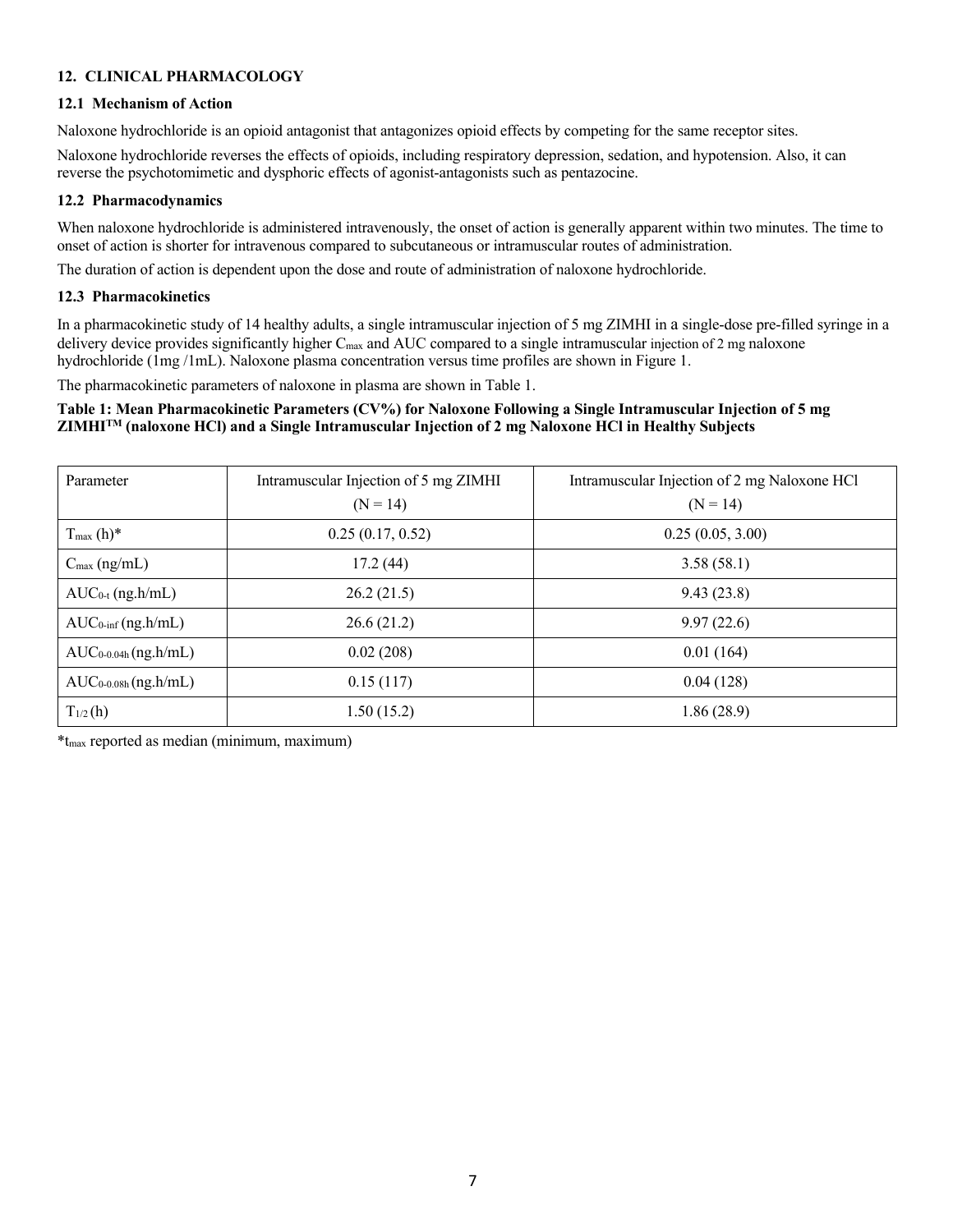# Figure 1 Mean ± SD Plasma Concentration of Naloxone, (a) 0-30 min and (b) 0-12 h Following a Single **Intramuscular Administration of 5 mg ZIMHI and a Single Intramuscular Administration of 2 mg Naloxone HCl**

a)



b)

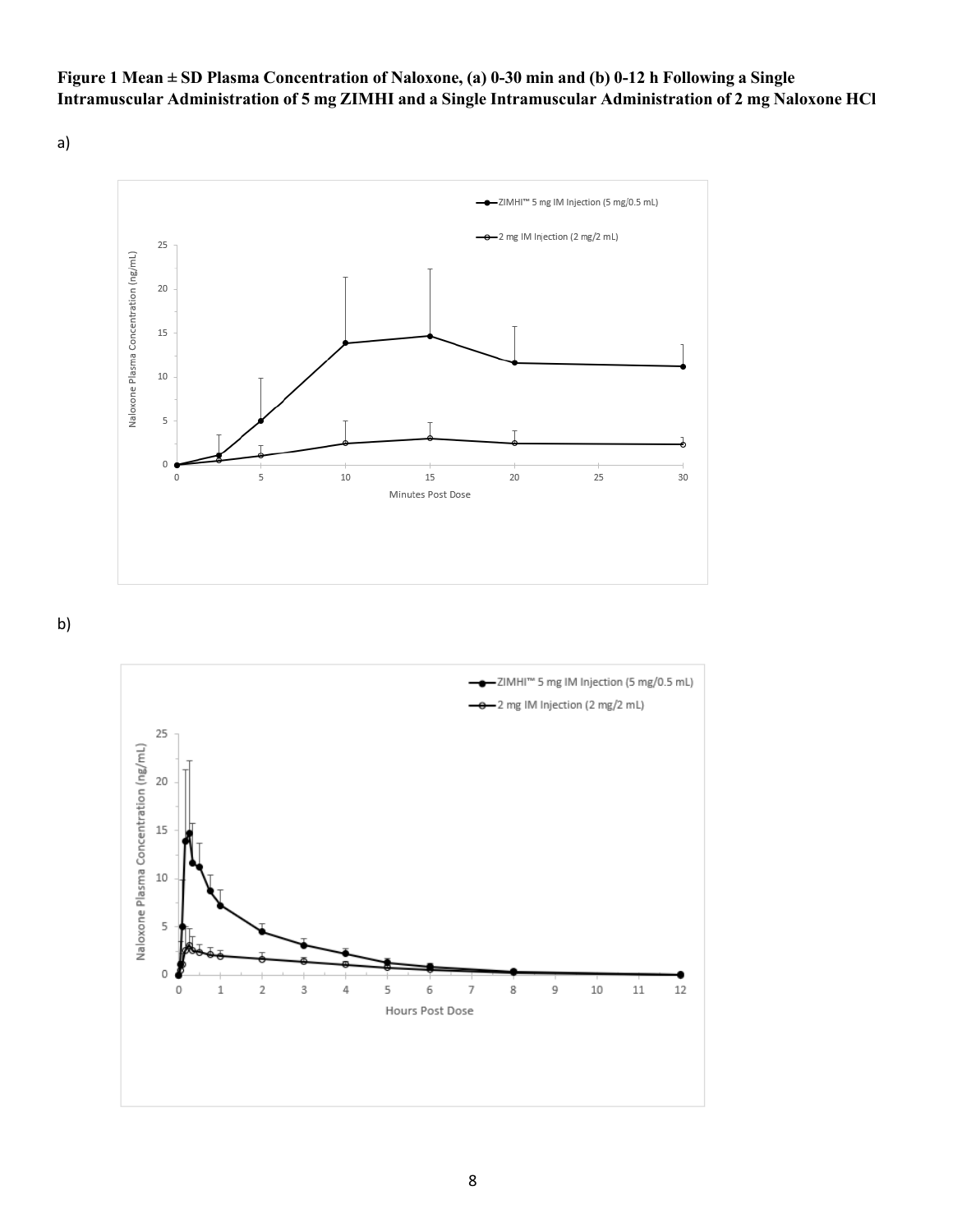# **Distribution**

Following parenteral administration, naloxone is distributed in the body and readily crosses the placenta. Plasma protein binding occurs but is relatively weak. Plasma albumin is the major binding constituent, but significant binding of naloxone also occurs to plasma constituents other than albumin. It is not known whether naloxone is excreted into human milk.

# Elimination

Following a single intramuscular injection of 5 mg ZIMHI, the mean plasma half-life of naloxone in healthy adults was 1.50 (15.2% CV) hours with values for individual subjects ranging from 1.18 to 1.87 hours. In a neonatal study of naloxone injection, the mean  $(±$ SD) plasma half-life was observed to be 3.1 ( $\pm$  0.5) hours.

# *Metabolism*

Naloxone hydrochloride is metabolized in the liver, primarily by glucuronide conjugation with naloxone-3-glucoronide as the major metabolite.

### *Excretion*

After an oral or intravenous dose, about 25-40% of naloxone is excreted as metabolites in urine within 6 hours, about 50% in 24 hours, and 60-70% in 72 hours.

# **13. NONCLINICAL TOXICOLOGY**

# **13.1 Carcinogenesis, Mutagenesis, Impairment of Fertility**

# **Carcinogenesis**

Long-term animal studies to evaluate the carcinogenic potential of naloxone have not been completed.

### Mutagenesis

Naloxone was weakly positive in the Ames mutagenicity and in the in vitro human lymphocyte chromosome aberration test but was negative in the in vitro Chinese hamster V79 cell HGPRT mutagenicity assay and in the in vivo rat bone marrow chromosome aberration study.

### Impairment of Fertility

Reproduction studies conducted in mice and rats at doses 4-times and 8-times, respectively, the dose of 10 mg/day given to a 50 kg human (when based on surface area or mg/m<sup>2</sup>), demonstrated no adverse effect of naloxone hydrochloride on fertility.

# **16. HOW SUPPLIED/STORAGE AND HANDLING**

# **16.1 How Supplied**

ZIMHI (naloxone hydrochloride injection, USP) 5 mg/0.5 mL is a clear, colorless to slightly yellow, sterile solution provided as follows:

**NDC78670-140-11**: Case containing one 5 mg/0.5 mL single-dose, pre-filled syringe

**NDC78670-140-02**: Carton containing two cases, each of which contain one 5 mg/0.5 mL single-dose, pre-filled syringe

# **16.2 Storage and Handling**

Store ZIMHI in the outer case provided.

Store at controlled room temperature 20°C to 25°C (68°F to 77°F), excursions between 15° and 30° (59° and 86° F) are allowed. Do not refrigerate. Protect from light, extreme heat, and freezing.

Prior to a medical emergency (during storage), periodically visually inspect ZIMHI through the viewing window on the device. If the solution is discolored yellow or brown color, cloudy, or contains particles, replace ZIMHI with a new one.

# **17. PATIENT COUNSELING INFORMATION**

Advise the patient and family members or caregivers to read the FDA-approved patient labeling (Patient Information and Instructions for Use).

Instruct patients and their family members or caregivers to become familiar with all information contained in the case and carton as soon as they receive ZIMHI.

Inform patients of the following:

- ZIMHI is for the emergency treatment of known or suspected overdose.
- It is administered by a caregiver according to the Instructions for Use.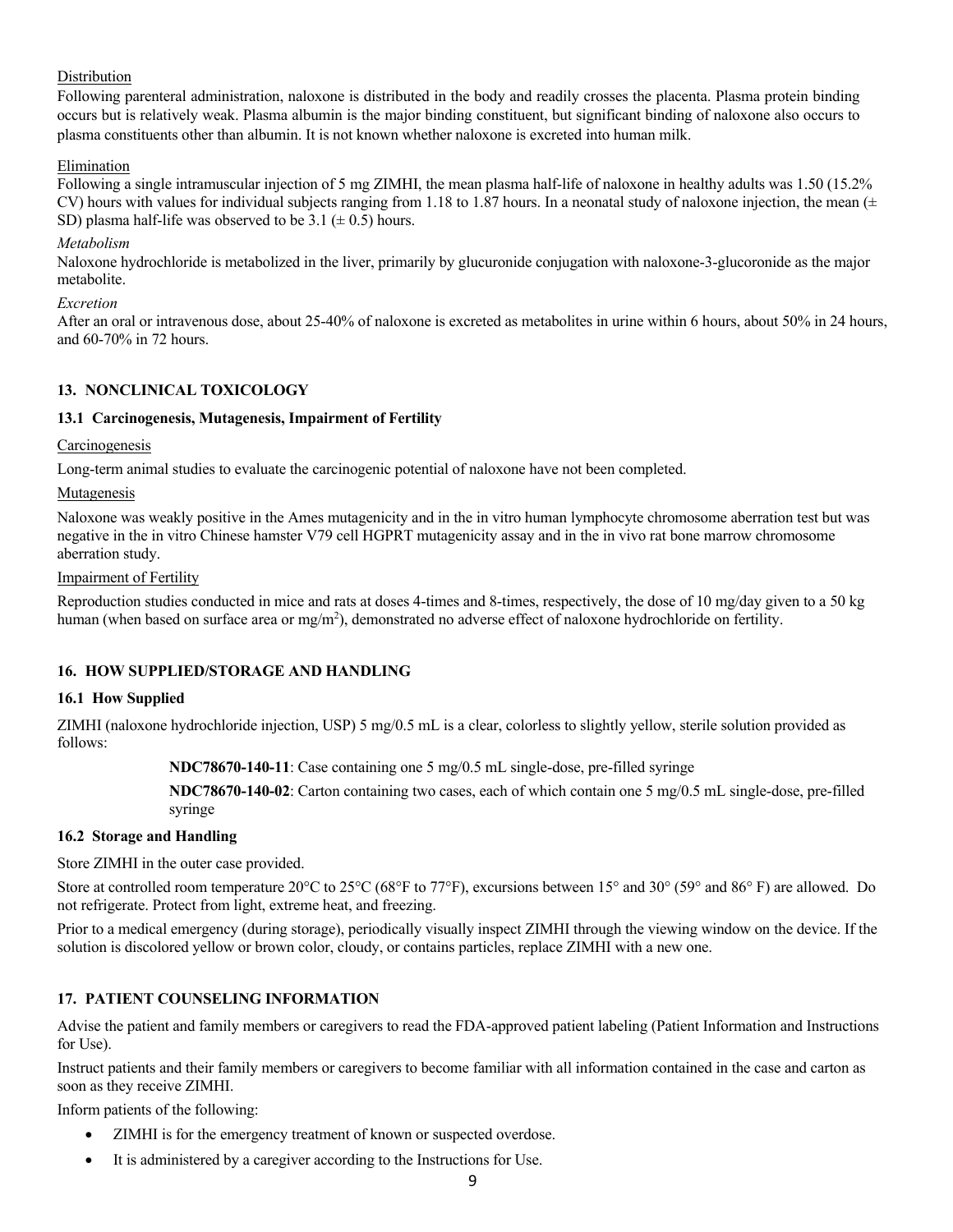• After administration, the caregiver should get emergency help immediately.

# Recognition of Opioid Overdose

Instruct the patients and their family members or caregivers how to recognize the signs and symptoms of an opioid overdose requiring the use of  $ZIMHI<sup>TM</sup>$  such as the following:

- Extreme somnolence inability to awaken a patient verbally or upon a firm sternal rub.
- Respiratory depression this can range from slow or shallow respiration to no respiration in a patient who is unarousable.
- Other signs and symptoms that may accompany somnolence and respiratory depression include the following:
	- o Miosis.
	- o Bradycardia and/or hypotension.

# Risk of Recurrent Respiratory and Central Nervous System Depression

Instruct patients and their family members or caregivers that, because the duration of action of most opioids may exceed that of ZIMHI, they must seek immediate emergency medical assistance after the first dose of ZIMHI and keep the patient under continued surveillance [*see Dosage and Administration (2.2)*, *Warnings and Precautions (5.3)*].

# Limited Efficacy for/with Partial Agonists or Mixed Agonist/Antagonists

Instruct patients and their family members or caregivers that the reversal of respiratory depression caused by partial agonists or mixed agonist/antagonists such as buprenorphine and pentazocine, may be incomplete and may require higher doses of naloxone hydrochloride or repeated administration of ZIMHI [*see Dosage and Administration (2.2), Warnings and Precautions (5.3)*].

# Precipitation of Severe Opioid Withdrawal

Instruct patients and their family members or caregivers that the use of ZIMHI in patients who are opioid dependent may precipitate an acute abstinence syndrome characterized by the following signs and symptoms: body aches, diarrhea, tachycardia, fever, runny nose, sneezing, piloerection, sweating, yawning, nausea or vomiting, nervousness, restlessness or irritability, shivering or trembling, abdominal cramps, weakness, and increased blood pressure. In neonates, opioid withdrawal may be life threatening if not recognized and properly treated and may include the following signs and symptoms: convulsions, excessive crying, and hyperactive reflexes [*see Warnings and Precautions (5.3), Adverse Reactions (6)*].

# Administration Instructions

Instruct patients and their family members or caregivers to carefully read the Instructions for Use before an emergency arises. Emphasize the following important information:

- ZIMHI is intended to be administered by individuals 12 years of age or older. Younger individuals or those with limited hand strength may find the device difficult to use.
- Each syringe is for a single-dose injection.
- Make sure ZIMHI is present whenever persons may be intentionally or accidentally exposed to an opioid to treat serious opioid overdose (i.e., opioid emergencies).
- Administer ZIMHI as quickly as possible if a patient is unresponsive and an opioid overdose is suspected, even when in doubt, because prolonged respiratory depression may result in damage to the central nervous system or death. ZIMHI is not a substitute for emergency medical care [*see Dosage and Administration (2.1)*].
- Place the patient in the supine position.
- Inject ZIMHI into the anterolateral aspect of the thigh (through clothing, if necessary). Instruct patients to the correct location for injection.
- Immediately after injection, using one hand with fingers behind the needle, slide the safety guard over the needle. Do not use two hands to activate the Safety guard. Put the used syringe into the blue case and close the case.
- Seek emergency medical care immediately following administration of ZIMHI.
- Place the patient in the lateral recumbent position (recovery position) as shown in the Instructions for Use.
- Additional supportive and/or resuscitative measures may be helpful while awaiting emergency medical assistance.
- Administer additional doses of ZIMHI every two to three minutes if the patient does not respond or relapses back into respiratory depression before emergency assistance arrives.
- If an accidental needlestick occurs seek medical attention immediately. Potential exposure to blood borne pathogens including HIV, HBV, and HCV requires immediate evaluation by a medical professional at an emergency room, urgent care, or your primary care provider. In addition, report accidental needle injury or device malfunction to Adamis Pharmacovigilance at (800) 230-3935.
- Complete patient information, including dosage, directions for proper administration, and precautions can be found inside each ZIMHI case or carton. A printed label on the surface of the ZIMHI case or carton shows instructions for use.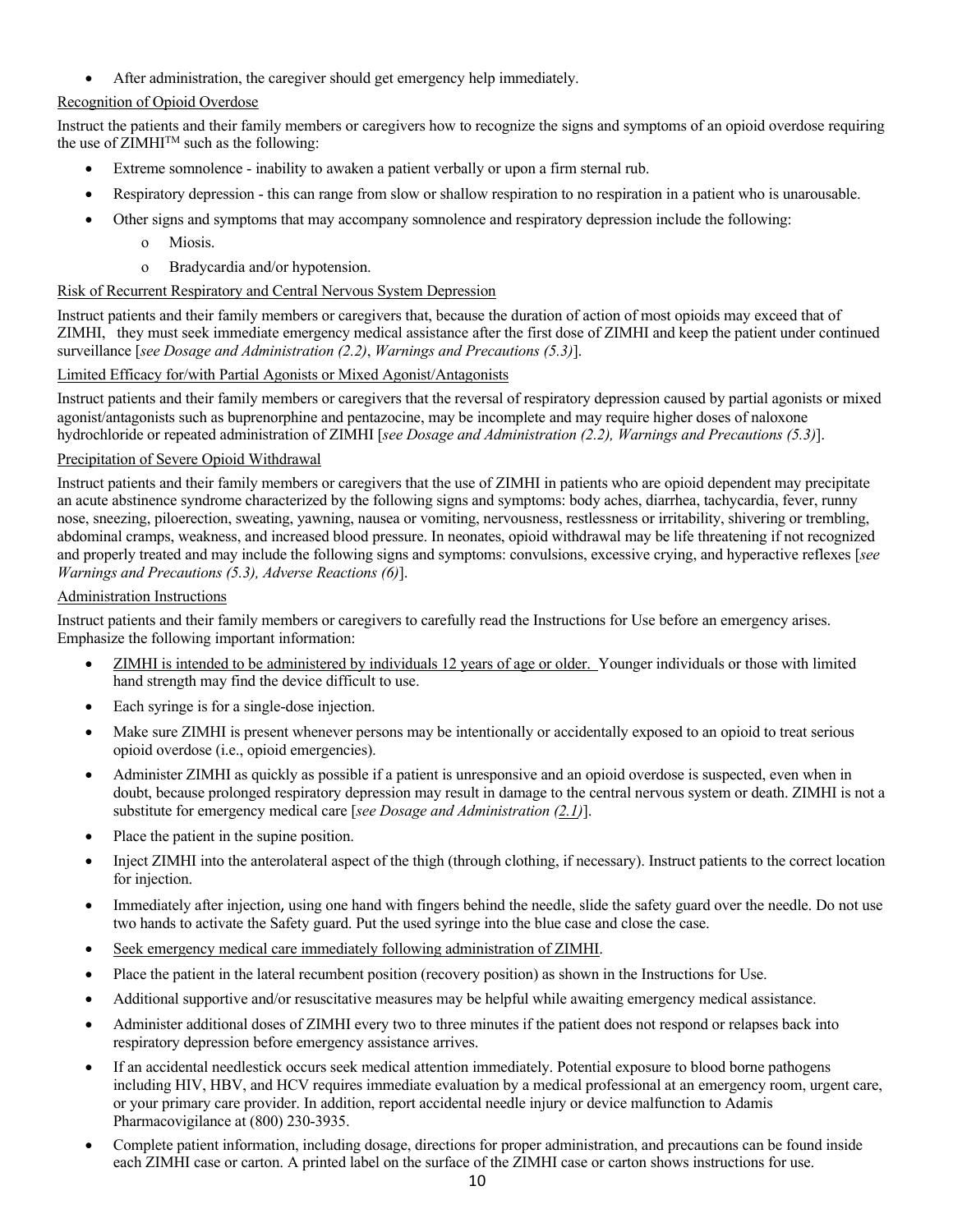- During storage, periodically visually inspect the naloxone solution through the viewing window. If the solution is discolored yellow or brown color, cloudy or contains particles, replace ZIMHI with a new one.
- Replace ZIMHI before its expiration date.

Manufactured for Adamis Pharmaceuticals Corporation. San Diego, CA. Distributed By USWM LLC, Louisville, KY 40241.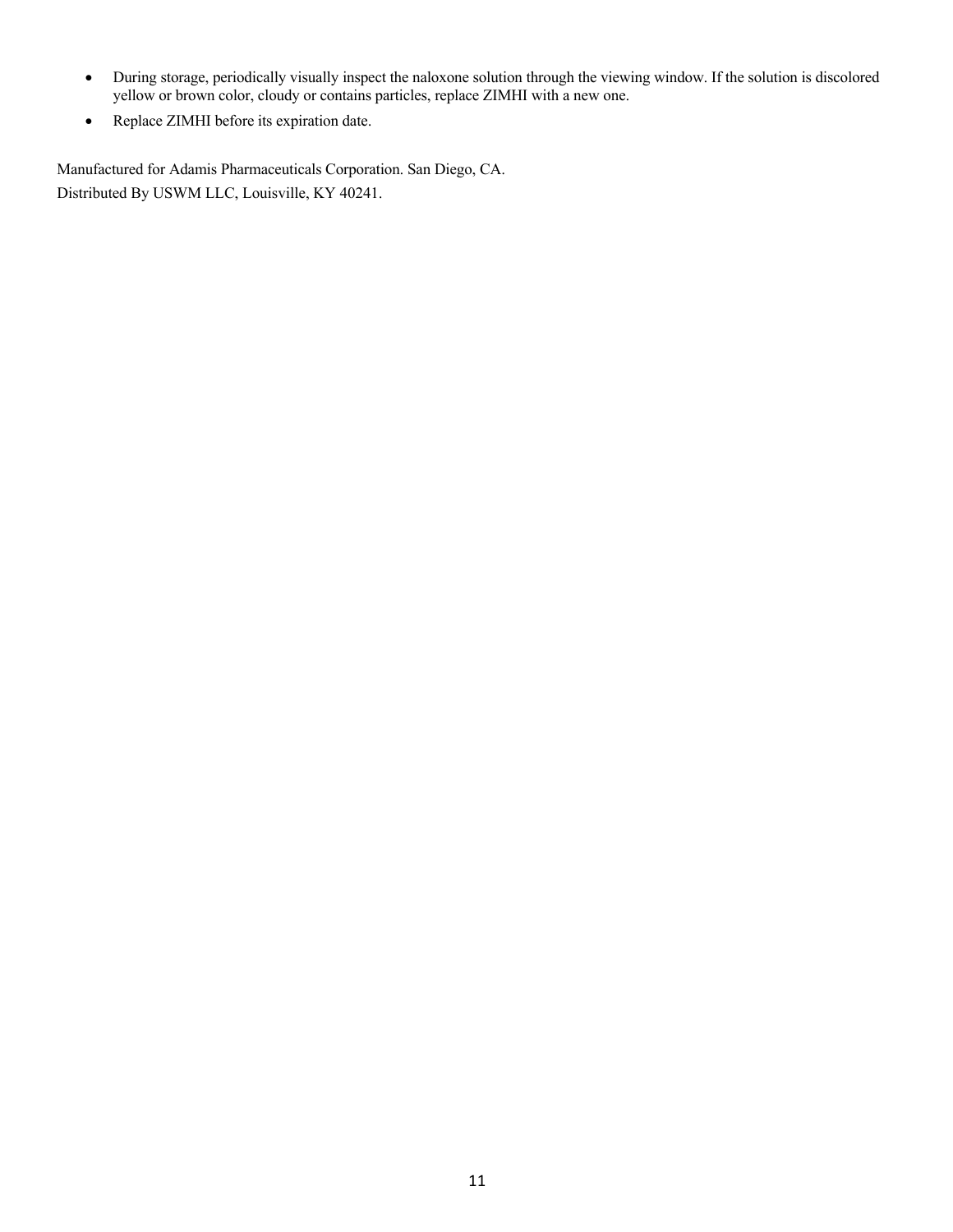# **PATIENT INFORMATION**

# ZIMHI<sup>™</sup> (ZIM-hye)

# (naloxone hydrochloride injection)

You and your caregivers should read this Patient Information leaflet before an opioid emergency happens. This information does not take the place of talking with your healthcare provider about your medical condition or your treatment.

# **What is the most important information I should know about ZIMHI?**

ZIMHI is used to temporarily reverse the effects of opioid medicines. The medicine in ZIMHI has no effect in people who are not taking opioid medicines. Always carry ZIMHI with you in case of an opioid emergency.

- Use ZIMHI right away if you or your caregiver think signs or symptoms of an opioid emergency are present, even if you are not sure, because an opioid emergency can cause severe injury or death. Signs and symptoms of an opioid emergency may include:
	- $\circ$  unusual sleepiness and you are not able to awaken the person with a loud voice or rubbing firmly on the middle of their chest (sternum)
	- $\circ$  breathing problems including slow or shallow breathing in someone difficult to awaken or they look like they are not breathing
	- $\circ$  the black circle in the center of the colored part of the eye (pupil) is very small, sometimes called "pinpoint pupils" in someone difficult to awaken
- Family members, caregivers, or other people who may have to use ZIMHI in an opioid emergency should know where ZIMHI is stored and how to give ZIMHI before an opioid emergency happens. Make sure everyone reads the information contained in the case and carton as soon as you receive ZIMHI.
- ZIMHI is intended to be given by people 12 years of age or older. Younger children or those with limited hand strength may find the Pre-filled syringe difficult to use.
- **Get emergency medical help right away after using the first dose of ZIMHI.** Rescue breathing or CPR (cardiopulmonary resuscitation) may be given while waiting for emergency medical help.
- The signs and symptoms of an opioid emergency can return after ZIMHI is given. If this happens, give additional injections using a new ZIMHI pre-filled syringe every 2 to 3 minutes and watch the person closely until emergency help is received.

# **What is ZIMHI?**

- ZIMHI is a prescription medicine used in adults and children for the treatment of an opioid emergency such as an overdose or a possible opioid overdose with signs of breathing problems and severe sleepiness or not being able to respond.
- ZIMHI is to be given right away and does not take the place of emergency medical care. Get emergency medical help right away after the first dose of ZIMHI, even if the person wakes up.
- ZIMHI is safe and effective in children for known or suspected opioid overdose.

# **Who should not use ZIMHI?**

Do not use ZIMHI if you are allergic to naloxone hydrochloride or any of the ingredients in ZIMHI. See the end of this leaflet for a complete list of ingredients in ZIMHI.

# **What should I tell my healthcare provider before using ZIMHI?**

Before using ZIMHI, tell your healthcare provider about all of your medical conditions, including if you:

- have heart problems
- are pregnant or plan to become pregnant. Use of ZIMHI may cause withdrawal symptoms in your unborn baby. Your unborn baby should be examined by a healthcare provider right away after you use ZIMHI.
- are breastfeeding or plan to breastfeed. It is not known if ZIMHI passes into your breast milk.

**Tell your healthcare provider about the medicines you take**, including prescription and over-the-counter medicines, vitamins, and herbal supplements.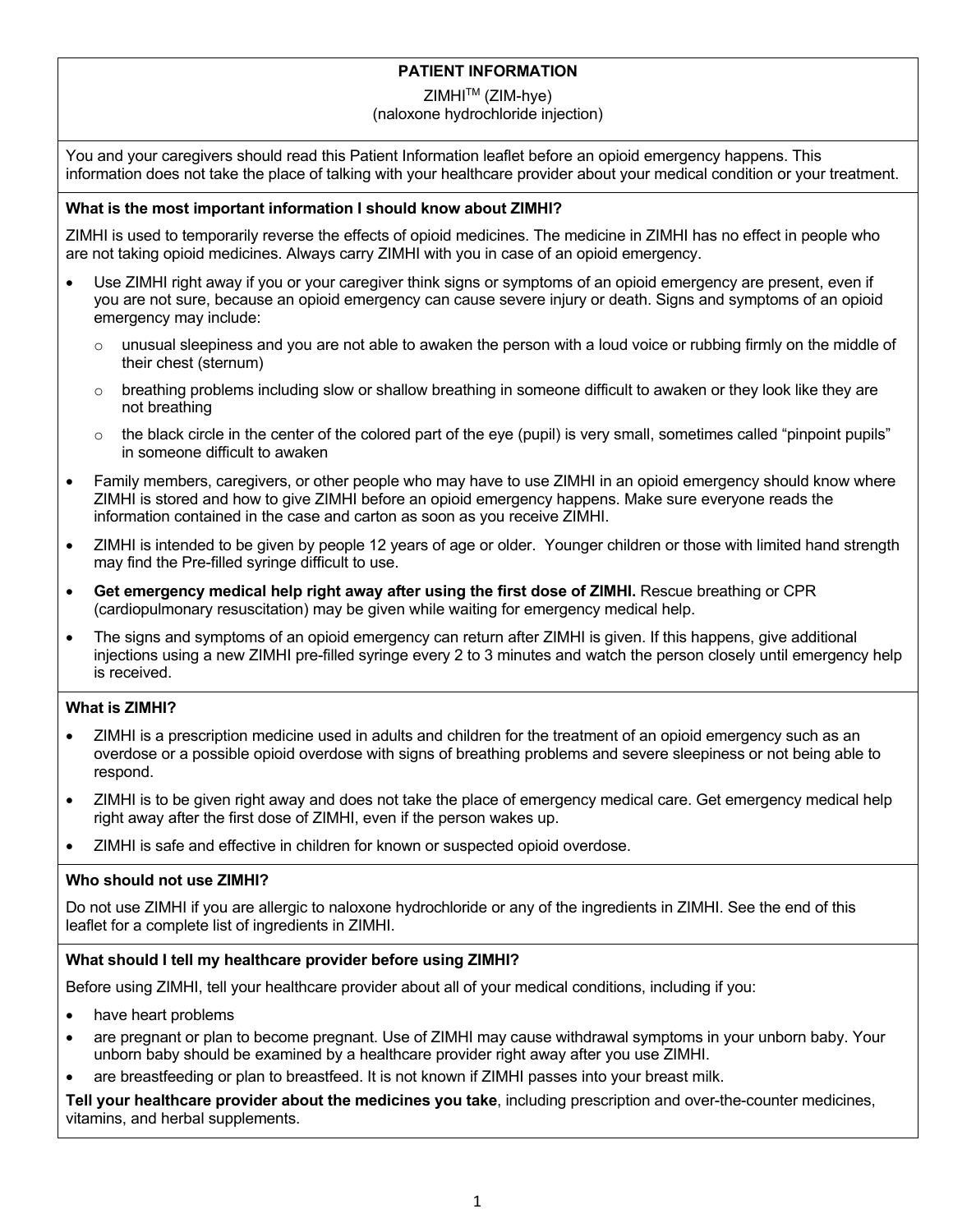# **How should I use ZIMHI?**

# **Read the "Instructions for Use" at the end of this Patient Information leaflet for detailed information about the right way to use ZIMHI**.

- Use ZIMHI exactly as prescribed by your healthcare provider.
- Each ZIMHI Pre-filled syringe contains only 1 dose of medicine and cannot be reused.
- ZIMHI should be injected into the muscle (intramuscular) or underneath the skin (subcutaneous) of the outer thigh. It can be injected through your clothing if needed.
- Caregivers should pinch the thigh muscle while injecting ZIMHI into a child under the age of 1 year old.
- **If an accidental needlestick injury occurs, get emergency medical help right away.** Accidental needlestick injuries may put you at risk for blood borne diseases (such as HIV, HBV, and HCV) that can cause illness or death. In addition, report an accidental needlestick injury or problems with the ZIMHI Pre-filled syringe to Adamis Pharmacovigilance at (800) 230-3935.

# **What are the possible side effects of ZIMHI?**

# **ZIMHI may cause serious side effects, including:**

- **Sudden opioid withdrawal symptoms.** In someone who has been using opioids regularly, opioid withdrawal symptoms can happen suddenly after receiving ZIMHI and may include:
	- o body aches o sweating o fever o sweating o sweating
- 

- 
- 
- o nervousness o restlessness or irritability o diarrhea<br>
o nausea or vomiting o stomach cramping o concrease
- 
- o runny nose o sneezing a contract of the south of the south of the south of the south of the south of the south of the south of the south of the south of the south of the south of the south of the south of the south of th
- $\circ$  vawning  $\circ$  o weakness  $\circ$  o shivering or trembling
	-
- $\circ$  nausea or vomiting  $\circ$  stomach cramping  $\circ$  increased blood pressure
- o increased heart rate
- 
- **The most common side effects of ZIMHI include:** nausea, dizziness, lightheadedness, and increased amounts of red blood cell breakdown products (bilirubin) in your blood.

In infants under 4 weeks old who have been receiving opioids regularly, sudden opioid withdrawal may be life-threatening if not treated the right way. Signs and symptoms include: seizures, crying more than usual and increased reflexes.

These are not all of the possible side effects of ZIMHI. Call your doctor for medical advice about side effects. You may report side effects to FDA at 1-800-FDA-1088.

# **How should I store ZIMHI?**

- Store at controlled room temperature 68°F to 77°F (20°C to 25°C).
- Excursions between 59°F and 86° F (15°C and 30°C) are allowed.
- Do not refrigerate.
- Protect from light, extreme heat, and freezing.
- To protect from light, store ZIMHI in its outer case until ready to use.
- During storage, check ZIMHI often through the viewing window of the pre-filled syringe. The solution should be clear. If the ZIMHI solution is discolored, cloudy, or contains solid particles, replace it with a new ZIMHI.
- Your ZIMHI has an expiration date. Replace it before the expiration date.

# **Keep ZIMHI and all medicines out of the reach of children.**

# **General information about the safe and effective use of ZIMHI.**

Medicines are sometimes prescribed for purposes other than those listed in a Patient Information leaflet. Do not use ZIMHI for a condition for which it was not prescribed. You can ask your pharmacist or healthcare provider for information about ZIMHI that is written for health professionals.

# **What are the ingredients in ZIMHI?**

**Active ingredient:** naloxone hydrochloride

**Inactive ingredients:** sodium chloride, hydrochloric acid to adjust pH, and water for injection.

# ZIMHI is not made with natural rubber latex.

ZIMHI is a trademark of Adamis Pharmaceuticals Corporation. Manufactured for Adamis Pharmaceuticals, San Diego, CA 92130, USA. Distributed By USWM LLC, Louisville, KY40241

For more information about ZIMHI pre-filled syringe and proper use of the ZIMHI, call 1-800-230-3935 or visit www.ZIMHI.com.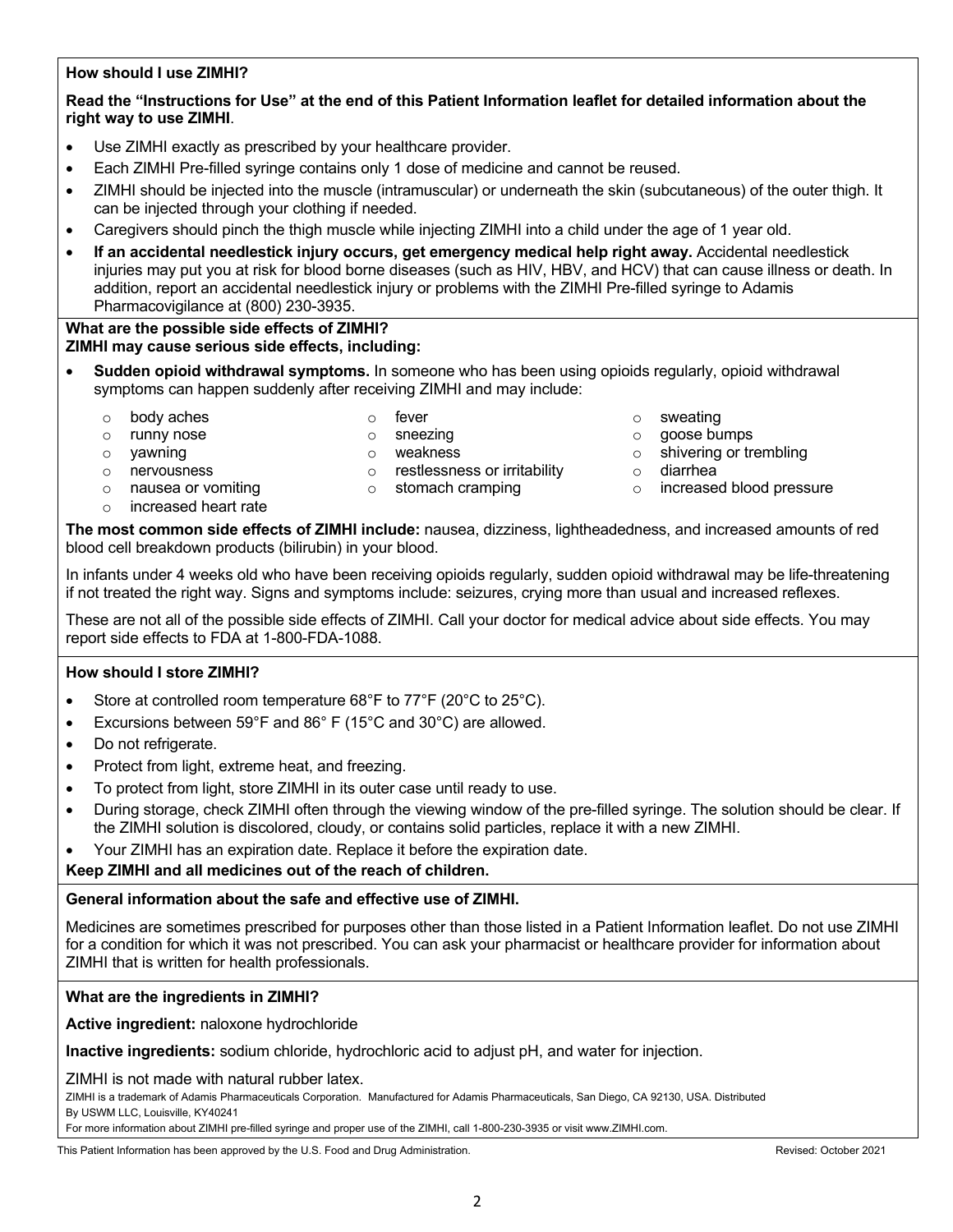# **INSTRUCTIONS FOR USE ZIMHITM** (ZIM-hye) **(naloxone hydrochloride injection)**

# **Pre-filled syringe**

# **Use ZIMHI for known or suspected opioid overdose in adults and children.**

**ZIMHI is intended to be administered by people 12 years of age or older.** Younger children or those with limited hand strength may find the device difficult to use.

# **Read this Instructions for Use carefully before you use this product.**

Before you need to use your ZIMHI syringe make sure your healthcare provider shows you the right way to use it. Parents, caregivers, and others who may be in a position to administer ZIMHI should also understand how to use it. If you have questions, ask your healthcare provider.

# **Get Ready to Use ZIMHI**

ZIMHI works like a standard pre-filled syringe.



ZIMHI is injected downwards, into the middle of the outer thigh, (as shown), through clothing if needed.



# **Ready to Use ZIMHI**



Place the patient on their back.

When ready to inject, pull off cap to expose needle.



# **Do not put finger on top of the device.**

In children under the age of 1 year old, pinch the thigh muscle while administering the dose.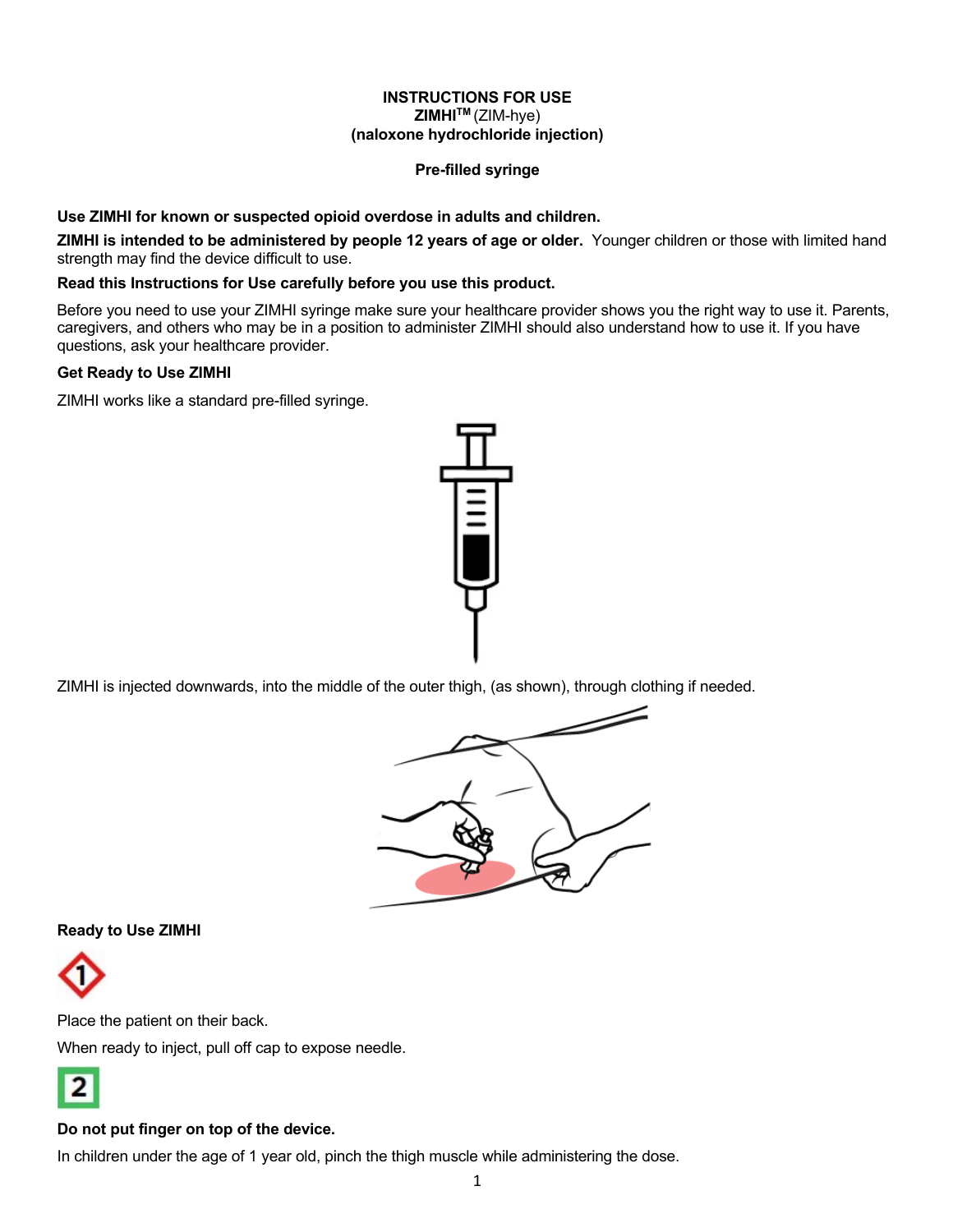Hold ZIMHI by finger grips only and slowly insert the needle into the thigh.



After needle is in thigh: Push the plunger all the way down until it **clicks** and hold for 2 seconds.





# **After Use**

Right after the injection, using one hand with fingers behind the needle, slide the safety guard over the needle. Do not use two hands to activate the safety guard. Put the used syringe into the blue case and close the case.

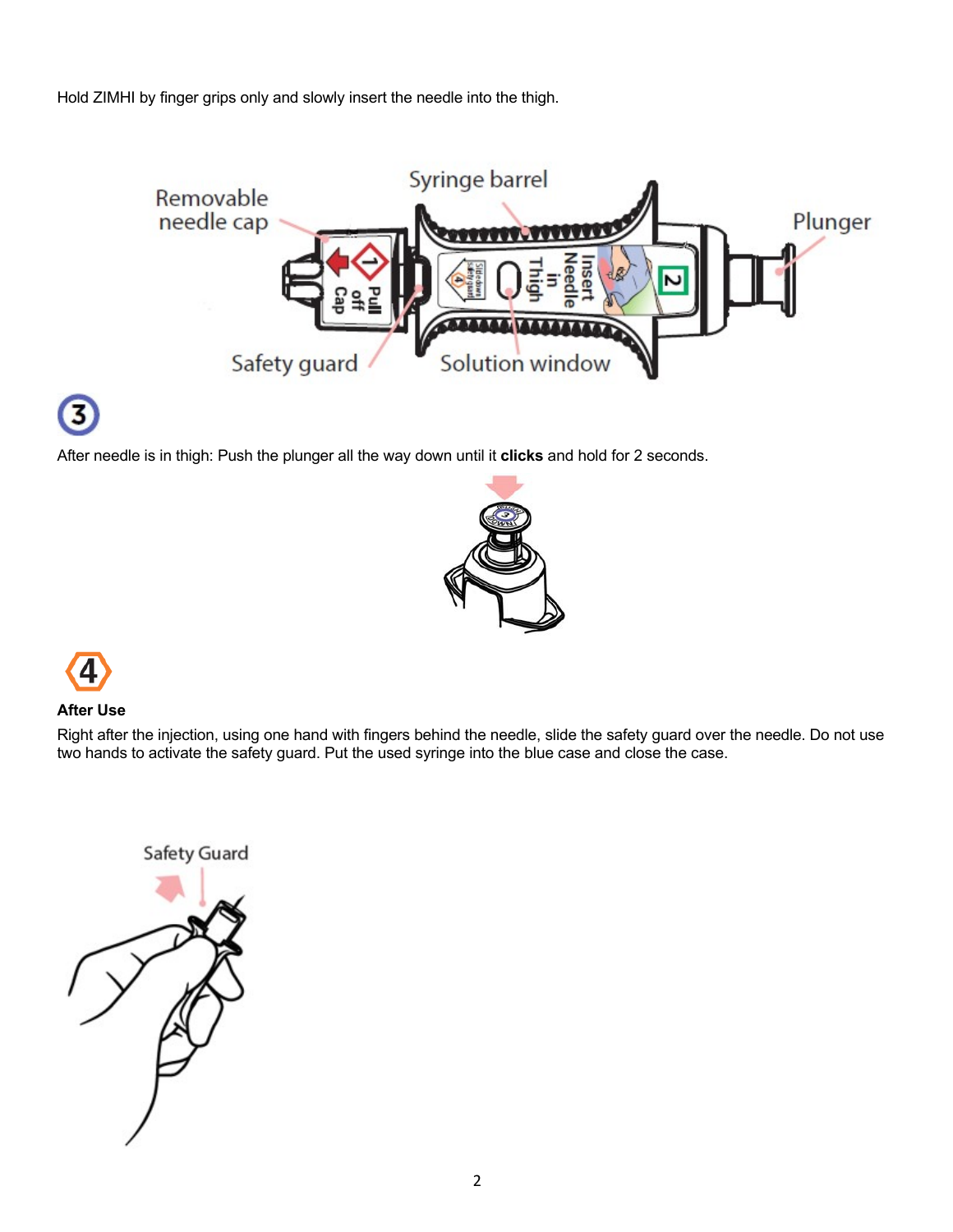



Tell healthcare provider that you gave an injection of naloxone hydrochloride.

Turn the patient on their side (recovery position) after giving ZIMHI.



Use second syringe if needed



You may need a second ZIMHI syringe if symptoms continue or return.

If symptoms return after an injection with ZIMHI, an additional injection using another ZIMHI pre-filled syringe may be needed. Give additional injections using a new ZIMHI pre-filled syringe every 2 to 3 minutes and continue to closely watch the person until emergency help is received. Using ZIMHI does not take the place of emergency medical care.

# **After Use and Disposal**

- ZIMHI is a single-dose pre-filled syringe that delivers a fixed dose of naloxone hydrochloride. The pre-filled syringe cannot be reused. It is normal for most of the medicine to remain in the syringe after the dose has been injected.
- The correct dose has been injected if the plunger has been pushed all the way down and the solution window is at least partially blocked.
- Tell the healthcare provider that you have received or administered an injection of naloxone hydrochloride. Show the healthcare provider where the injection was administered.
- Give your used ZIMHI syringe, contained in the blue case, to the healthcare provider for inspection and proper disposal.

# **For more information see Patient Information sheet or ask your healthcare provider.**

**How to Store** — Keep ZIMHI in its plastic case nearby and ready for use at all times.